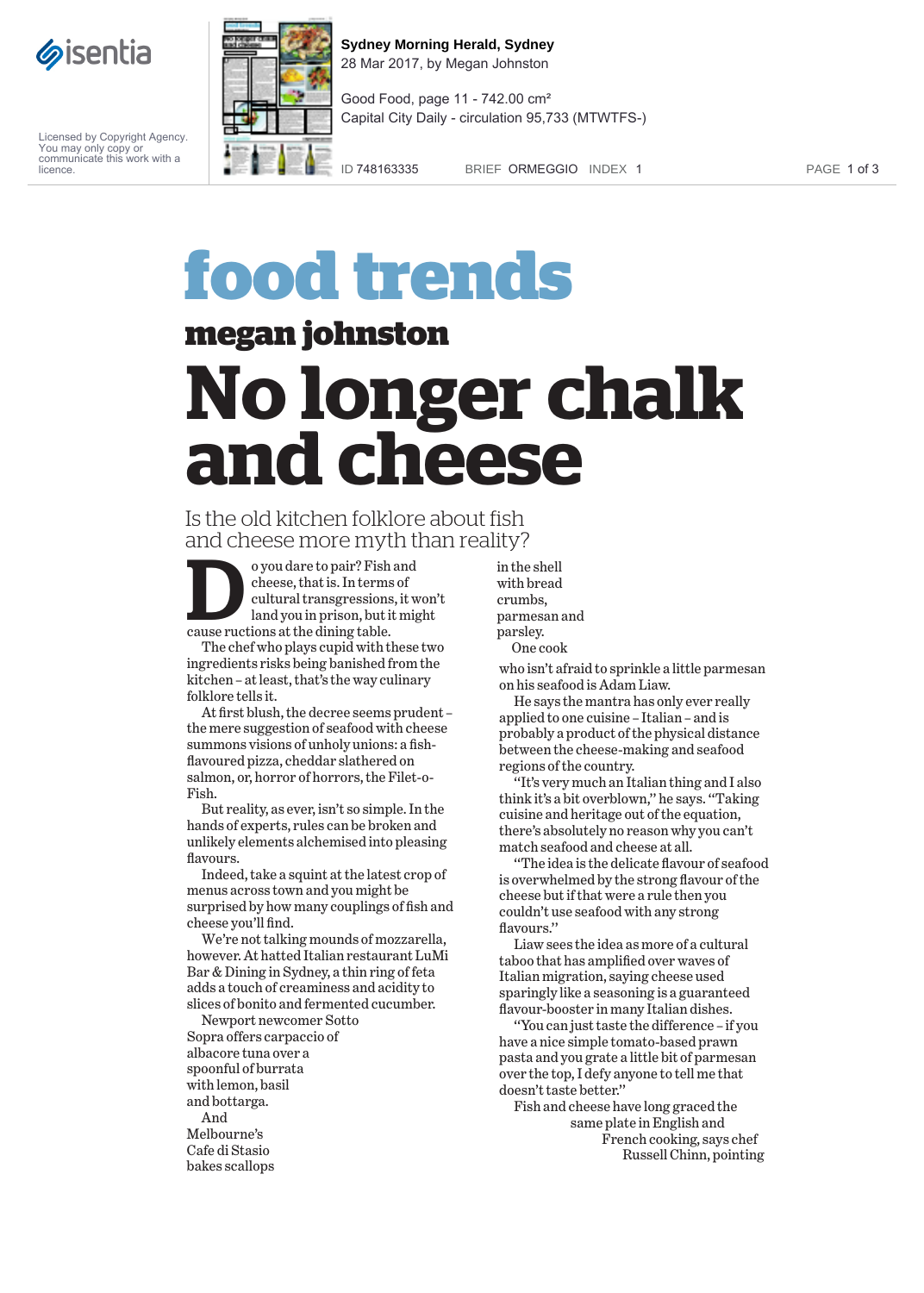

Licensed by Copyright Agency. You may only copy or communicate this work with a licence.



**Sydney Morning Herald, Sydney** 28 Mar 2017, by Megan Johnston

Good Food, page 11 - 742.00 cm² Capital City Daily - circulation 95,733 (MTWTFS-)

ID 748163335 BRIEF ORMEGGIO INDEX 1 PAGE 2 of 3

to classic fish-andcheese combos such as lobster thermidor and tuna gratin. He happily serves smoked haddock and gruyere croquettes, Welsh rarebit with smoked haddock and quiches with salmon and gruyere at Cupitt's Kitchen on the NSW south coast. ''It's a balancing act,

making sure the cheese is not going to overpower the fish and that they complement each other.''

Even in Italian cooking, the rule may be more myth than reality, says Italian chef Federico Zanellato of LuMi Bar & Dining, rolling off a list of time-honoured dishes that marry the two ingredients: mozzarella and anchovies; mussels with bread crumbs and parmesan; stuffed calamari with caciocavallo cheese; and tuna belly with pecorino cheese. ''I have never followed that rule – I knew it existed but it never made sense to me,'' he says.

Chef Alessandro Pavoni from Sotto Sopra and Ormeggio at the Spit agrees it's a bit of a misconception (exhibit B: a ''bloody

beautiful'' traditional salted cod dish from Venice called ''baccala alla vicentina'', which is finished with parmesan), saying that if ever there were a rule then the current wave of Italian chefs is now gladly breaking it. Buffalo mozzarella with raw prawns is a big winner in his books, for example, as is calamari risotto with parmesan.

Still, the question remains – can you *really* sprinkle parmesan on your spaghetti marinara?

''It's overpowering and it's too rich ... I know Italian people who put it on but that's something I wouldn't do,'' Pavoni says. ''I would rather put some grated lemon zest on top instead.''

Let's take that as a no.



Sotto Sopra's carpaccio of albacore tuna over a spoonful of burrata.